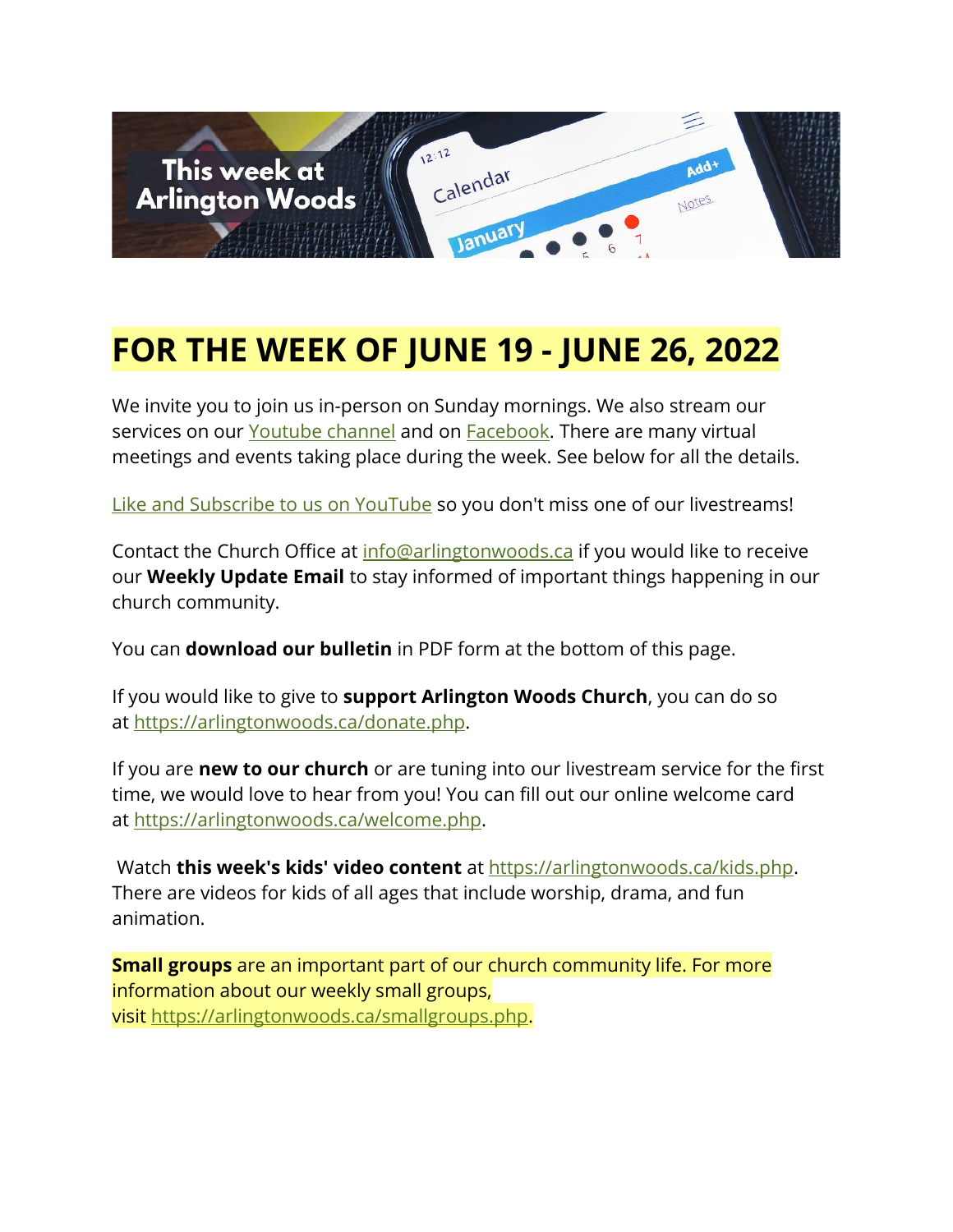## **FRIDAY**

6:30-9:00PM- **Friday, June 17 CATALYST BBQ & GRAD PARTY**, (for teens grades 6- 12) is happening in the Creekside Room. We will be celebrating our grade 6, 8, and 12 grads. Food will be served at 6:30 pm. For more info, email [ben@arlingtonwoods.ca.](mailto:ben@arlingtonwoods.ca)

### **SATURDAY**

No events scheduled!

### **THIS SUNDAY**

#### **For Sunday, June 19th, 2022 (Happy Father's day):**

9:00-9:30AM- **WHITE PINE CAFÉ OPEN:** Our Café will be open serving Equator fair trade coffee and tea! Invite a friend and stop in for a cup:) The Café will also be open after the service. We have a new Café webpage! [Click here](https://arlingtonwoods.ca/cafe.php) for more information about our café :) If you are interested in volunteering at our café, please email [cafe@arlingtonwoods.ca.](mailto:cafe@arlingtonwoods.ca)

9:30-9:50AM- **PRE-SERVICE PRAYER ON ZOOM**: All are welcome every Sunday morning for pre-service prayer! Email [info@arlingtonwoods.ca](mailto:info@arlingtonwoods.ca) for the login link.

10AM- **ARLINGTON WOODS CHURCH SERVICE - IN-PERSON & ONLINE**: When life feels hectic and hurried, what are some things that help you experience God's peace and presence? This Sunday, June 19, 2022 at 10am, Pastor Mike will be sharing about the importance of silence and solitude. During the service, we'll also be dedicating several children and celebrating dads.

We'll also be **celebrating our grads (grades 6, 8, and 12)** and giving them all a special surprise!

To connect to our livestream service, [click here.](https://www.youtube.com/channel/UCN0jh5__-PL-Mpw_3v-4lMg)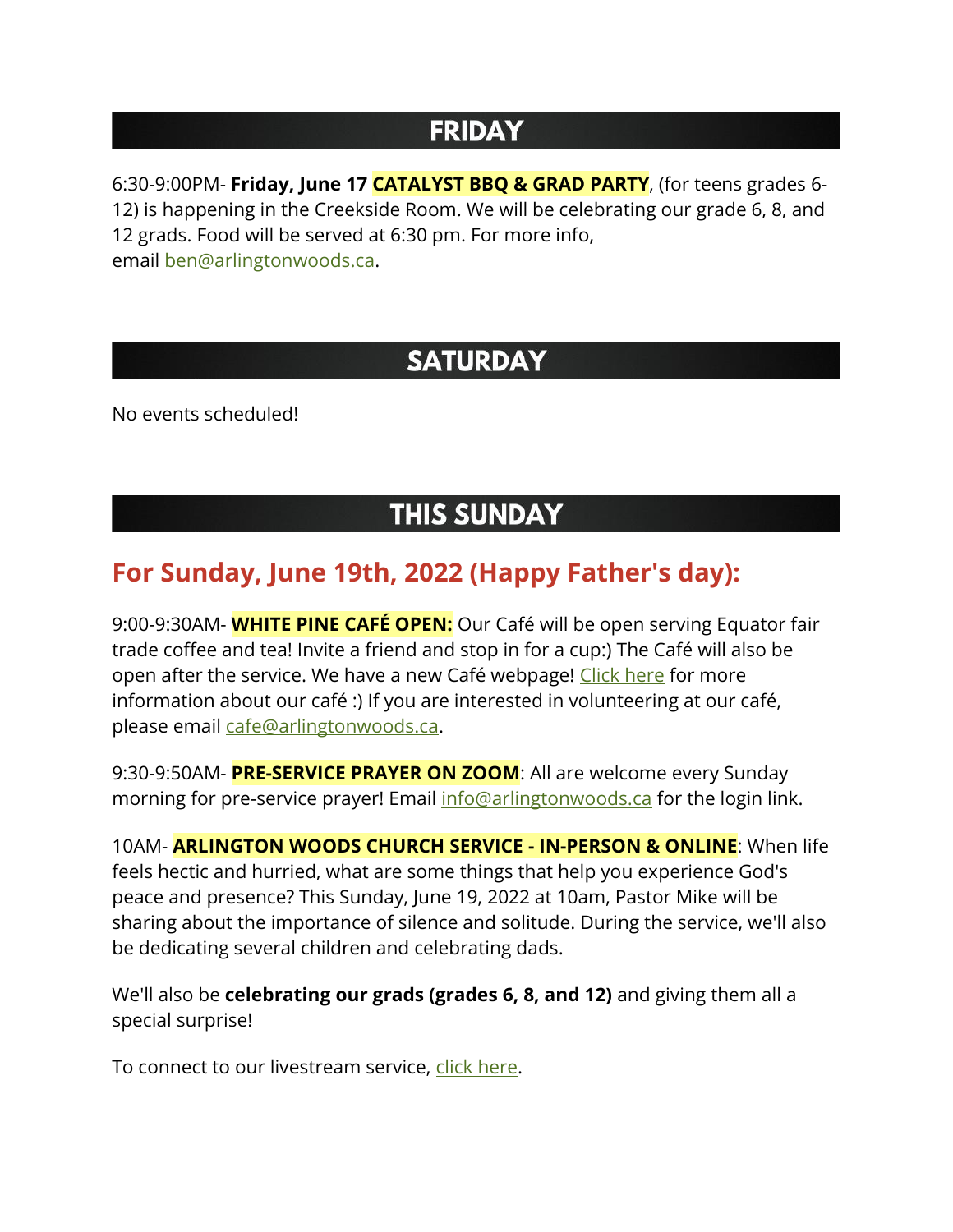For more information on what in-person services look like visit arlingtonwoods.ca/ [covid19](https://arlingtonwoods.ca/covid19.php) (registration is no longer required!).

KIDZONE is our Sunday morning kids program for kids grades JK-6. For more information, please visit <https://arlingtonwoods.ca/kids.php>

Follow along to the Sunday Message with our YouVersion Notes! Click here to view [the notes for this Sunday](http://bible.com/events/48905076)[!](http://bible.com/events/48904098)

If you missed the message from last Sunday, [view the livestream service here](https://www.youtube.com/watch?v=K9GdWHPq1go&ab_channel=ArlingtonWoodsChurch)

## **MONDAY**

8:30-11:30AM- **WHITE PINE CAFÉ OPEN:** Our Café will be open serving Equator fair trade coffee and tea! Invite a friend and stop in for a cup:) We have a new Café webpage! [Click here](https://arlingtonwoods.ca/cafe.php) for more information about our café :) If you are interested in volunteering at our café, please email [cafe@arlingtonwoods.ca.](mailto:cafe@arlingtonwoods.ca)

7:00-8:00PM- **VIRTUAL PRAYER MEETING ON ZOOM**, special focus on Canada and our leaders, email [info@arlingtonwoods.ca](mailto:info@arlingtonwoods.ca) for the login link.

# **TUESDAY**

7:00-8:30PM- **VIRTUAL PRAYER MEETING ON ZOOM**, special focus on Church and Community needs, email [info@arlingtonwoods.ca](mailto:info@arlingtonwoods.ca) for the login link.

#### **WEDNESDAY**

No events scheduled!

#### **THURSDAY**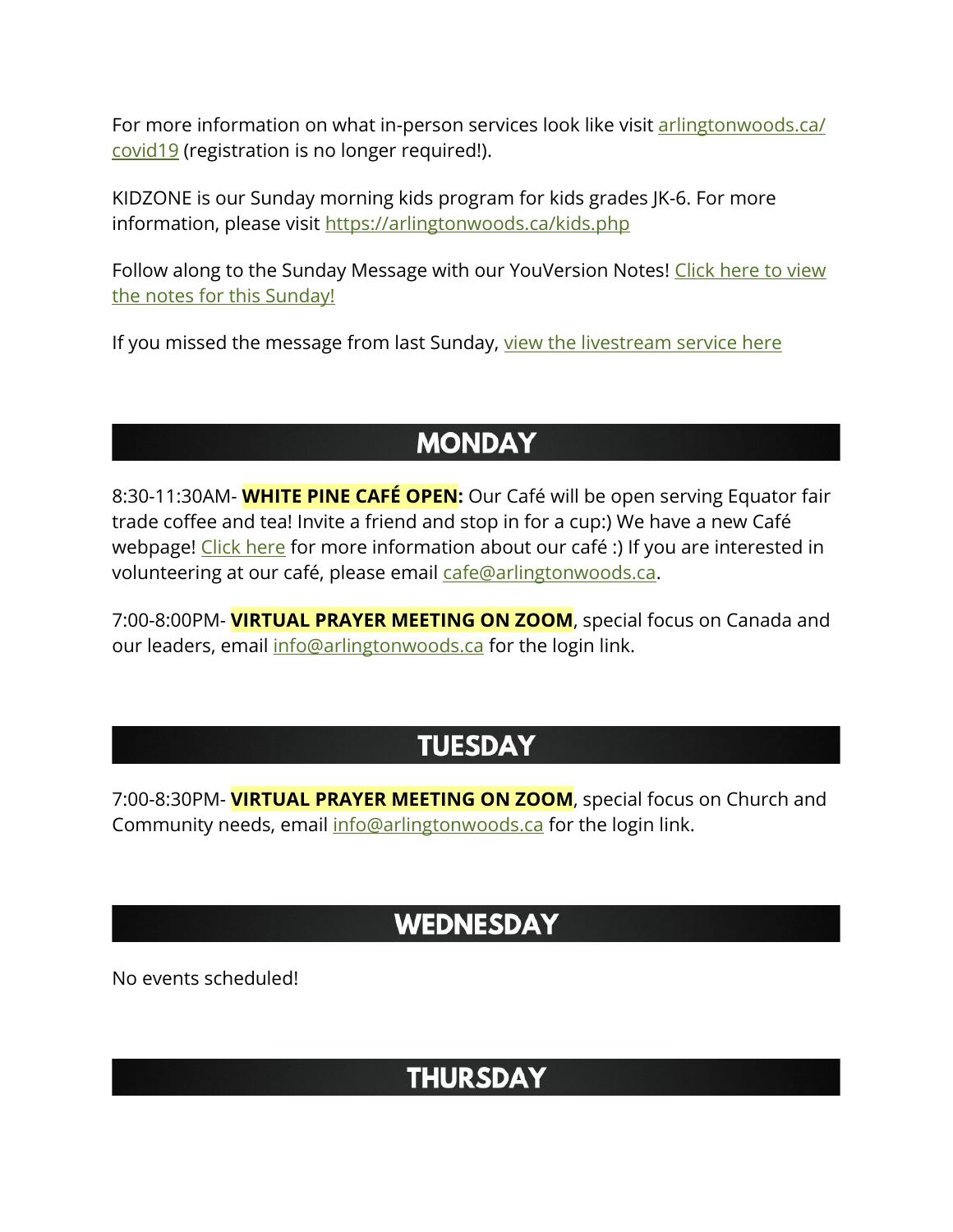7:00-8:00PM- **VIRTUAL PRAYER MEETING ON ZOOM**, special focus on Pastors and church leaders, email [info@arlingtonwoods.ca](mailto:info@arlingtonwoods.ca) for the login link.

#### **FRIDAY**

No Catalyst on Friday, June 24! See **Coming Events** below for information about **Summer Catalyst Events**.

### **SATURDAY**

No events scheduled!

### **NEXT SUNDAY**

#### **For Sunday, June 26th, 2022:**

9:30-9:50AM- **PRE-SERVICE PRAYER ON ZOOM**: All are welcome every Sunday morning for pre-service prayer! Email [info@arlingtonwoods.ca](mailto:info@arlingtonwoods.ca) for the login link.

10AM- **ARLINGTON WOODS CHURCH SERVICE - IN-PERSON & ONLINE**: Join us this Sunday at 10am for our Service!

The Nursery will be staffed Sunday, June 26.

Join us after the service, weather-permitting, for the **Connect Family Picnic** at the nearby Space Park. Email [ben@arlingtonwoods.ca](mailto:ben@arlingtonwoods.ca) for more details.

# **COMING EVENTS**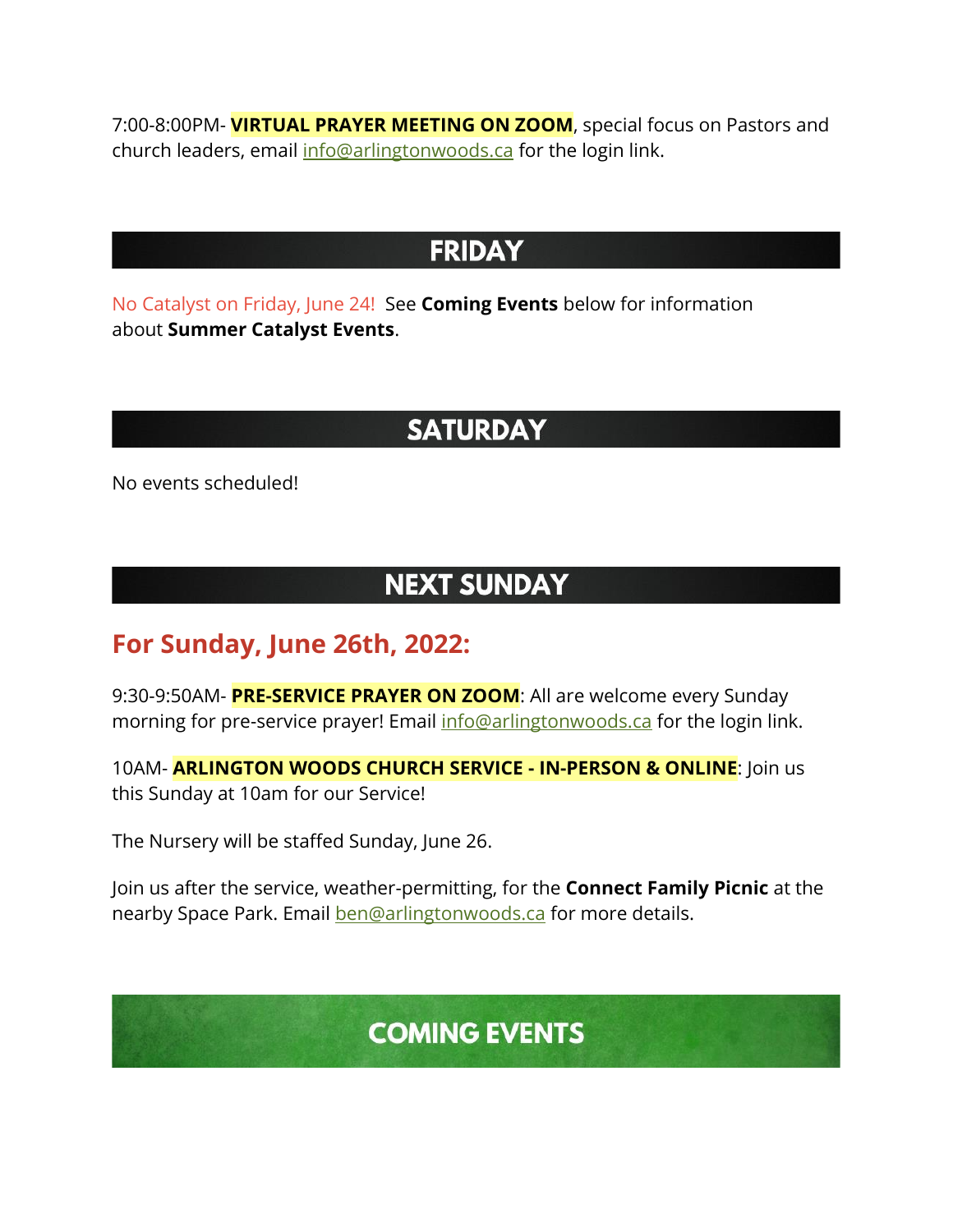**1. Staffed Nursery** – The nursery will be staffed on the following Sundays: June 12, June 26, July 10, July 24, Aug. 7, Aug. 21. Parents should sign their preschoolers in at the Welcome Centre in the Lobby when they arrive. We will be notifying parents by text if we need assistance with their child during the service. The Nursery will open at around 10:15am when the kids head downstairs for their age-specific programs. For more details visit [www.arlingtonwoods.ca/kids.](http://www.arlingtonwoods.ca/kids)

**2. Connect Family Picnic** – Join us after the Sunday service on June 26 and July 24 (weather permitting) at the nearby Space Park for a family picnic. Email [ben@arlingtonwoods.ca](mailto:ben@arlingtonwoods.ca) for more info.

**3. Drop-In Wednesday Summer Bible Studies** - starting Wednesday, July 6 at 7 pm in the Fireside Lounge. Email [groups@arlingtonwoods.ca](mailto:groups@arlingtonwoods.ca) for more details.

**4. Wedding Shower for Naomi Priddle** - All ladies are warmly invited to join us in the Foyer on Monday, July 11th at 7pm as we celebrate the wedding of Naomi Priddle and Michael Manwaring! Naomi is the daughter of Tim and Elizabeth Priddle. Please contact info@arlingtonwoods.ca for more details.

**5. Coffeehouse** - Saturday, July 16. Drop in between 7 and 9 pm. Enjoy coffee, music, and art in the White Pine Café. Featuring local musicians and artists. Free Admission. Ages 16+. Visit <https://arlingtonwoods.ca/cafe.php> for more details.

**6. Catalyst Youth Summer Events** – Happening 6:30-9:00 PM on Fridays, July 22, Aug. 5, and Aug. 26. Email **[ben@arlingtonwoods.ca](mailto:ben@arlingtonwoods.ca)** for more info.

# **CHURCH NEWS & INFORMATION**

**1. We're hiring!** Arlington Woods Church is in search of a full-time Office Administrator! For more details visit [www.arlingtonwoods.ca/employment.](http://www.arlingtonwoods.ca/employment?fbclid=IwAR13rOdWVp8ZXfwcV4tYnlHueuujxJ4vd7HYpZRM6FMJXVNJ8qapzjr-gjs)

**2. Membership -** If you are interested in becoming a member at Arlington Woods Church, please email the Church Office, [info@arlingtonwoods.ca.](mailto:info@arlingtonwoods.ca)

**3. Donations Update -** Donations received by cash or cheque will be processed by the tellers in the middle and at the end of the month. We continue to process Pre-Authorized Auto Debit, Online and Credit Card donations weekly, based on the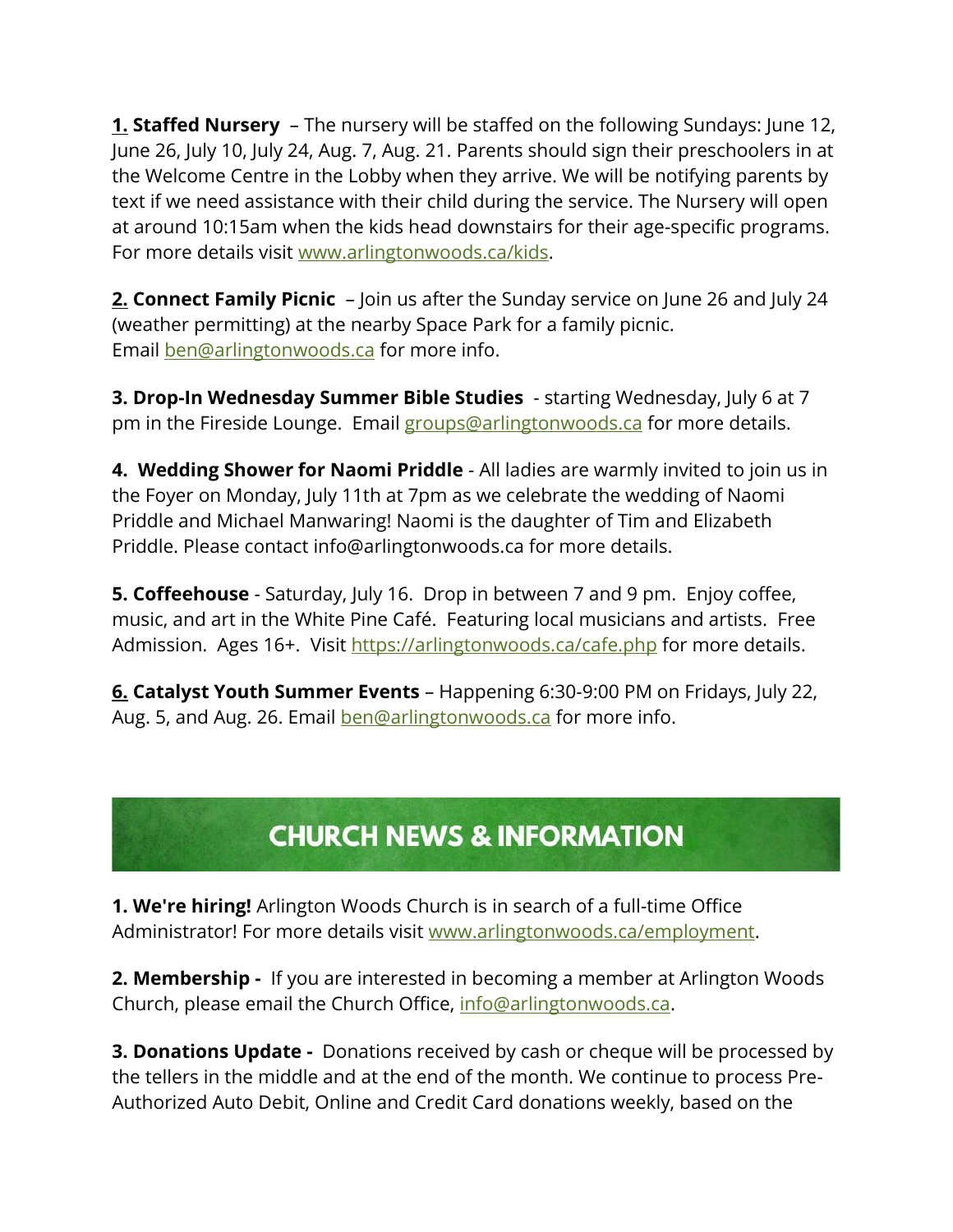timing of the donation. Visit the church

website <https://arlingtonwoods.ca/donate> for donate options. Thank you for your continued financial support. If you have any questions, please contact the Head Teller at [giving@arlingtonwoods.ca.](mailto:giving@arlingtonwoods.ca)

**4. Small Groups -** Would you like to join a small group at Arlington Woods? Do you have questions about what groups are offered? Please contact [groups@arlingtonwoods.ca!](mailto:groups@arlingtonwoods.ca)

**5. FAMSAC Donations -** We so appreciate all that FAMSAC does for our community! They are in need of certain items, especially due not being able to collect items during COVID. Therefore, we are bringing back our FAMSAC Bin! It is located in the Coat Room (in the Foyer). We are thankful for your contributions!

Items needed: School snacks (fruit cups//juice boxes/no nut granola bars), Baked Beans (no pork), Canned Pasta (eg. Chef Boyardee, etc.), Canned Fruit, Canned Ham, Canned Chicken, Jam, Cereal, Juice (family size), Cookies, Cooking Oil, Condiments (eg. Ketchup/mustard/mayo)

**6. Alpha** – Watch for Alpha coming back this Fall!

# **COMMUNITY NEWS & EVENTS**

**1. Respond Ottawa** - Many local agencies (foodbanks, community houses, innercity missions) are running low on essential items due to the effect of the pandemic on their normal collection abilities. The number of requests has actually more than doubled in the last 2 weeks! We need some key volunteers: **Volunteer Drivers:** We need 4 drivers who can give 4 hours each per week; **Volunteer Sorters:** We need 5 sorters who can give 3-5 hours a week. **If you can volunteer please contact our new coordinator - Melissa** (**[email](mailto:melissazoght@gmail.com)**) **[Learn all about the Ottawa Giving Project](https://r20.rs6.net/tn.jsp?f=0010SxYLMhvqZa0wJCMecEVnf4PCouArLTPe4Ei9PdzzRO8ZYMqDPydcZpOzN5G64SF0wXB_W1glnJMqj6hyFM8DHwDWG1xsZoa-wTIZHPxtxJcl-aLWqrkJ399gpnSySJ6CZUCpWI6BVq9bFJOOk_UGuauUq5sqFXvRs5Azaqrfzc=&c=G3W-ZVF5dmt1yAPG8l9ENJms2pyRpHu-BY-PGHbm0dHMJKM8WfvWtw==&ch=tkDhqlVB2OCc4AI2LX202H-VbUBS_U5knQZEE2ICviFJdcPQikuBfw==)**.

**2. Samaritan's Purse Ottawa Storm Response** - We are partnering with Samaritan's Purse Canada to deploy staff, volunteers, and equipment to Ottawa to assist homeowners affected by the May 21<sup>st</sup> storm. Join us as we share the love of Jesus by offering tangible help to residents by assisting with tasks such as debris